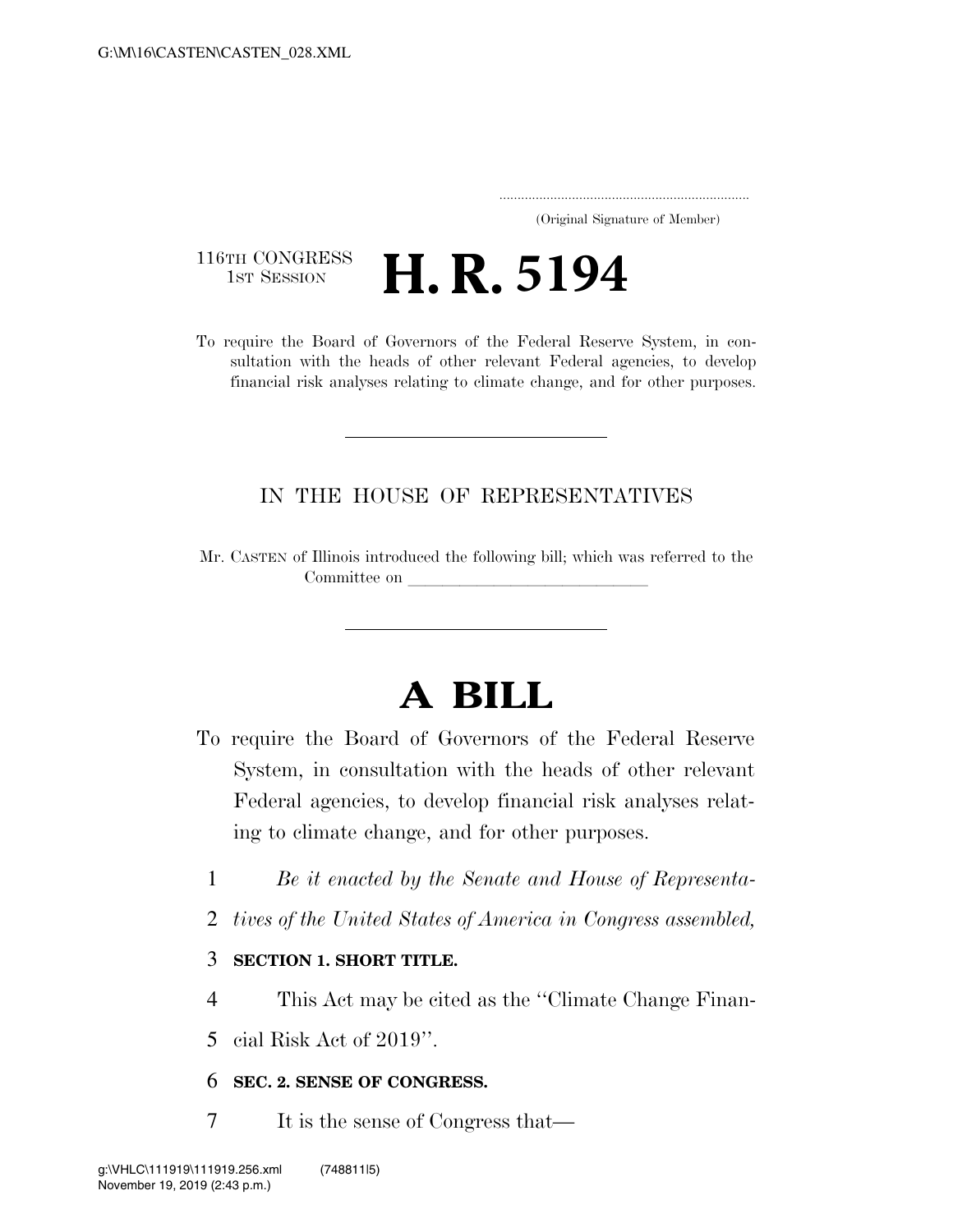| $\mathbf{1}$   | (1) if current trends continue, average global        |
|----------------|-------------------------------------------------------|
| $\overline{2}$ | temperatures are likely to reach 1.5 degrees Celsius  |
| 3              | above pre-industrial levels between 2030 and 2050;    |
| $\overline{4}$ | (2) global temperature rise has already resulted      |
| 5              | in an increased number of heavy rainstorms, coastal   |
| 6              | flooding events, heat waves, wildfires, and other ex- |
| 7              | treme events;                                         |
| 8              | $(3)$ since 1980—                                     |
| 9              | (A) the number of extreme weather events              |
| 10             | per year that cost the people of the United           |
| 11             | States more than $$1,000,000,000$ per event, ac-      |
| 12             | counting for inflation, has increased signifi-        |
| 13             | cantly; and                                           |
| 14             | (B) the total cost of extreme weather                 |
| 15             | events in the United States has exceeded              |
| 16             | \$1,100,000,000,000;                                  |
| 17             | (4) as physical impacts from climate change are       |
| 18             | manifested across multiple sectors of the economy of  |
| 19             | the United States—                                    |
| 20             | (A) climate-related economic risks will con-          |
| 21             | tinue to increase;                                    |
| 22             | (B) climate-related extreme weather events            |
| 23             | will disrupt energy and transportation systems        |
| 24             | in the United States, which will result in more       |
| 25             | frequent and longer-lasting power outages, fuel       |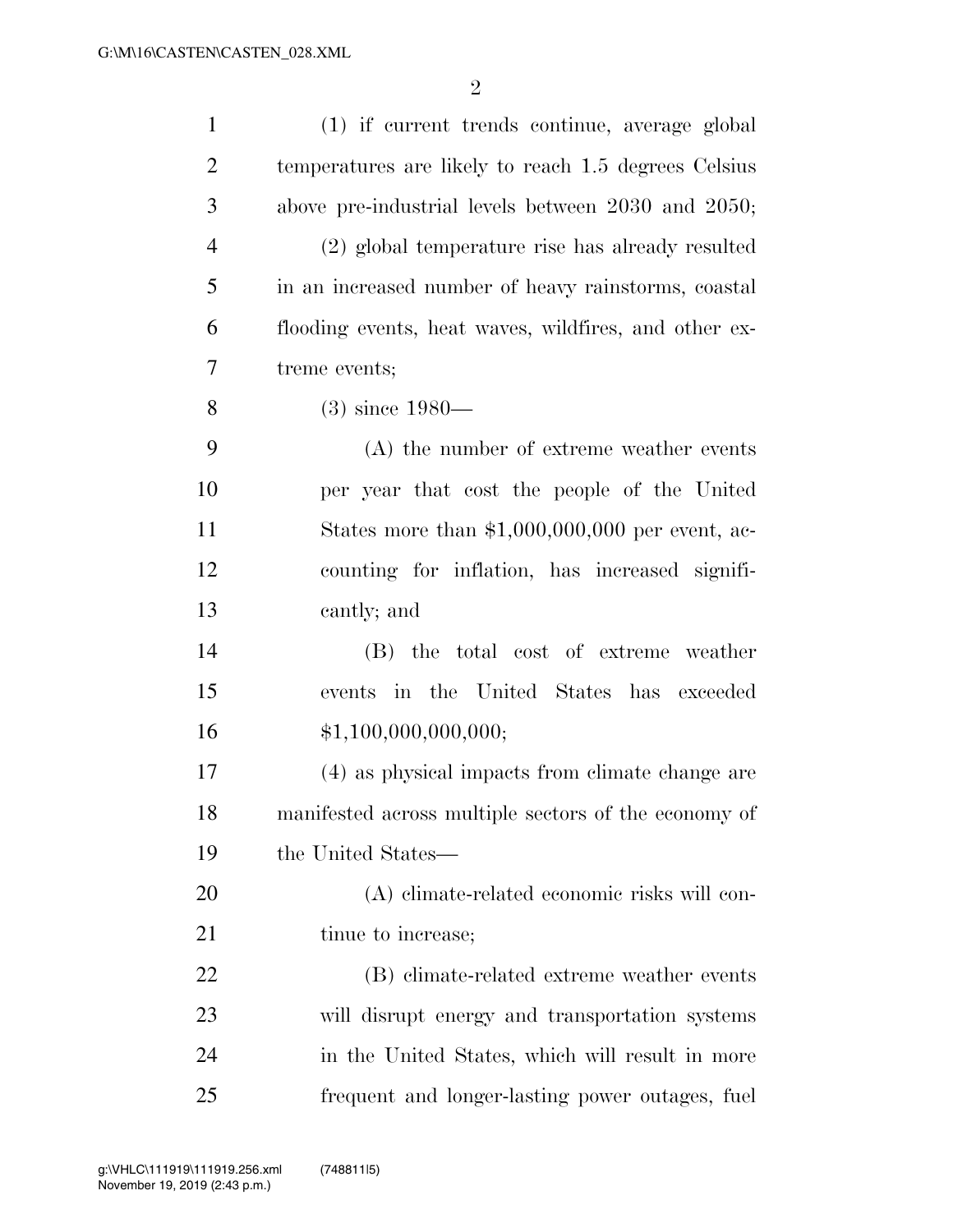| $\mathbf{1}$   | shortages, and service disruptions in critical       |
|----------------|------------------------------------------------------|
| $\overline{2}$ | sectors across the economy of the United             |
| 3              | States;                                              |
| $\overline{4}$ | (C) projected increases in extreme heat              |
| 5              | conditions will lead to decreases in labor pro-      |
| 6              | ductivity in agriculture, construction, and other    |
| 7              | critical economic sectors;                           |
| 8              | (D) food and livestock production will be            |
| 9              | impacted in regions that experience increases in     |
| 10             | heat and drought and small rural communities         |
| 11             | will struggle to find the resources needed to        |
| 12             | adapt to those changes; and                          |
| 13             | (E) sea level rise and more frequent and             |
| 14             | intense extreme weather events will—                 |
| 15             | (i) increasingly disrupt and damage                  |
| 16             | private property and critical infrastructure;        |
| 17             | and                                                  |
| 18             | (ii) drastically increase insured and                |
| 19             | uninsured losses;                                    |
| 20             | (5) advances in energy efficiency and renewable      |
| 21             | energy technologies, as well as climate policies and |
| 22             | shifting societal preferences, will—                 |
| 23             | (A) reduce global demand for fossil fuels;           |
| 24             | and                                                  |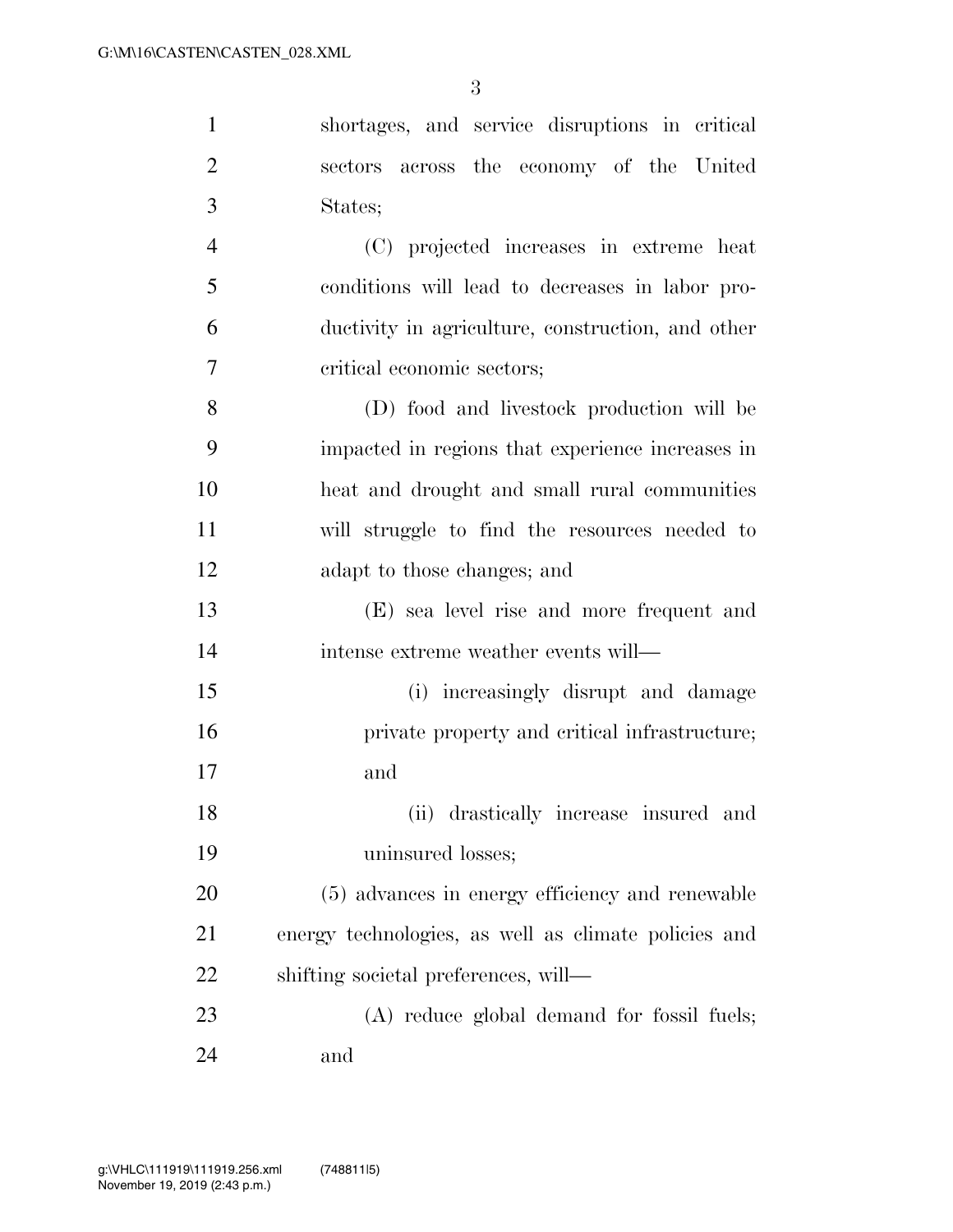(B) expose transition risks for fossil fuel companies and investors, which could include trillions of dollars of stranded assets around the world;

 (6) climate change poses uniquely far-reaching risks to the financial services industry, including with respect to underwriting, credit, and market risks, due to the number of sectors and locations im- pacted and the potentially irreversible scale of dam-age;

 (7) financial institutions must take a consistent approach to assessing climate-related financial risks and incorporating those risks into existing risk man- agement practices, which should be informed by sce-nario analysis;

 (8) the Board of Governors conducts annual as- sessments of the capital adequacy and capital plan- ning practices of the largest and most complex bank- ing organizations (referred to in this section as ''stress tests'') in order to promote a safe, sound, and efficient banking and financial system;

 (9) as of the date of enactment of this Act, the stress tests conducted by the Board of Governors are not designed to reflect the physical risks or transi-tion risks posed by climate change; and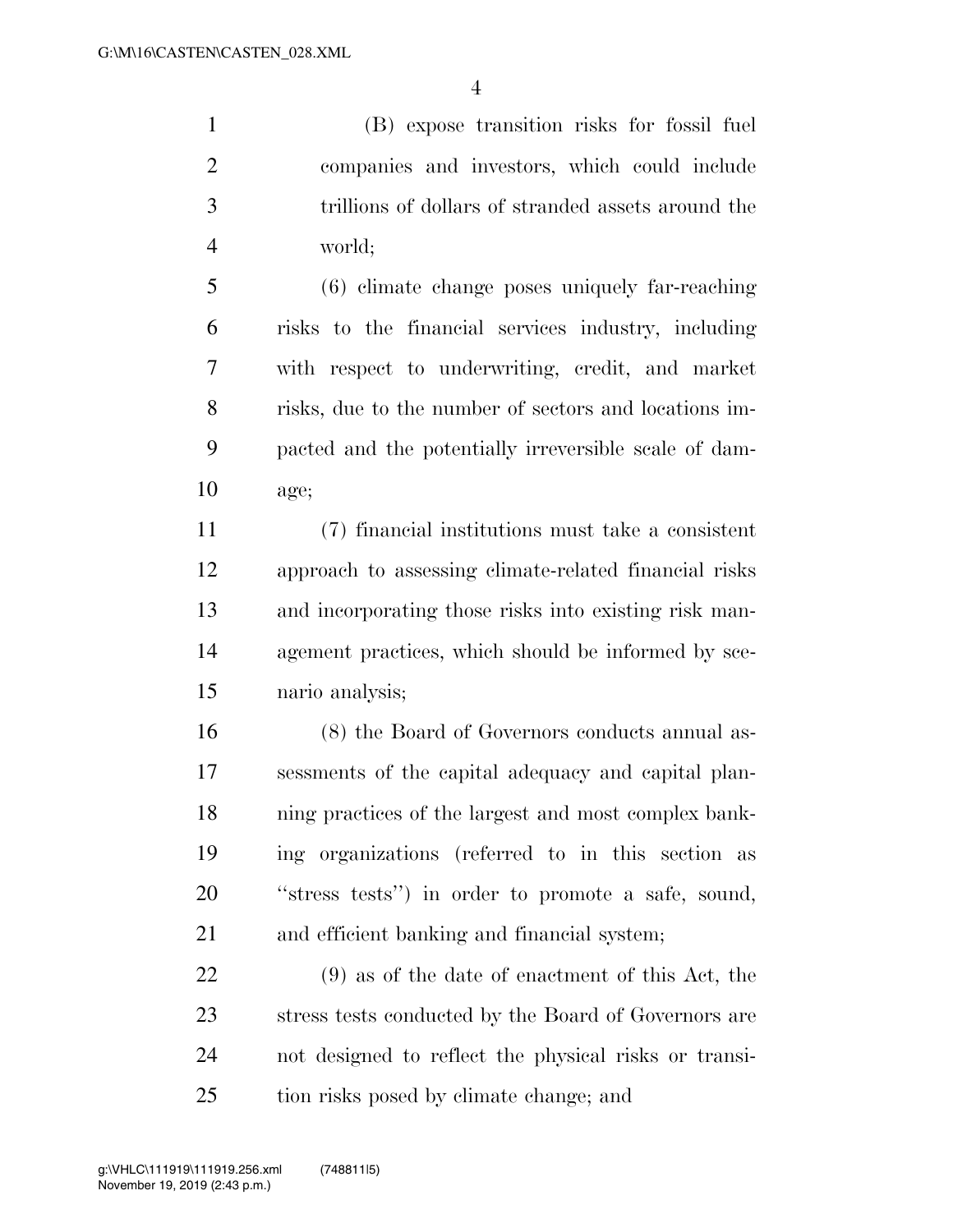| $\mathbf{1}$   | $(10)$ the Board of Governors—                          |
|----------------|---------------------------------------------------------|
| $\overline{2}$ | (A) has the authority to take into account              |
| 3              | the potentially systemic impact of climate-re-          |
| $\overline{4}$ | lated risks on the financial system; and                |
| 5              | (B) should develop new analytical tools                 |
| 6              | with longer time horizons to accurately assess          |
| 7              | and manage the risks described in subpara-              |
| 8              | graph(A).                                               |
| 9              | SEC. 3. DEFINITIONS.                                    |
| 10             | In this Act:                                            |
| 11             | BANK HOLDING COMPANY.—The<br>(1)<br>term                |
| 12             | "bank holding company" has the meaning given the        |
| 13             | term in section $102(a)$ of the Financial Stability Act |
| 14             | of $2010$ (12 U.S.C. 5311(a)).                          |
| 15             | (2) BOARD OF GOVERNORS.—The term "Board"                |
| 16             | of Governors" means the Board of Governors of the       |
| 17             | Federal Reserve System.                                 |
| 18             | (3) CLIMATE SCIENCE LEADS.—The term "cli-               |
| 19             | mate science leads" means-                              |
| 20             | (A) the Administrator of the National Oce-              |
| 21             | anic and Atmospheric Administration;                    |
| 22             | the Administrator of the Environ-<br>(B)                |
| 23             | mental Protection Agency;                               |
| 24             | (C) the Secretary of Energy;                            |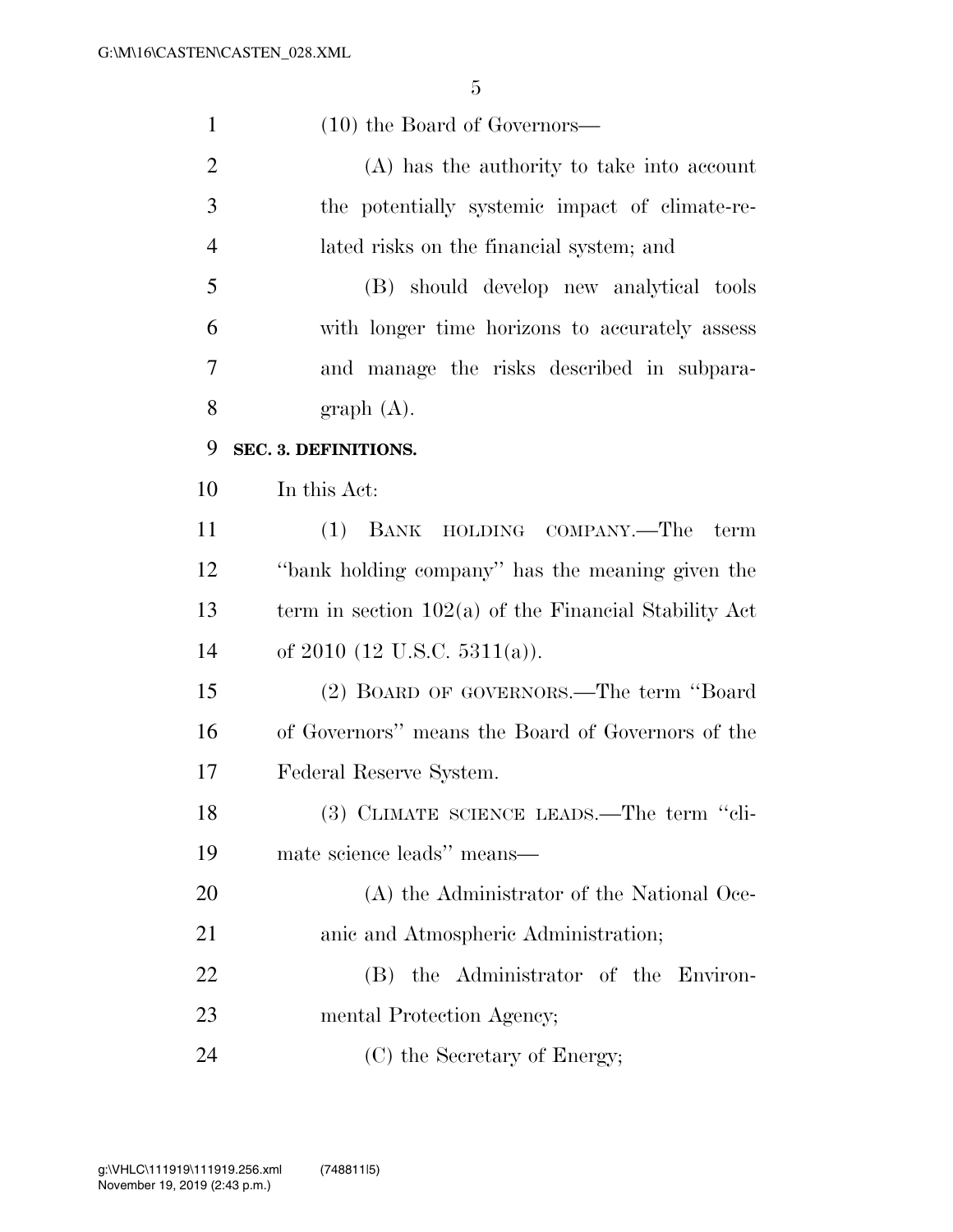| $\mathbf{1}$   | (D) the Administrator of the National Aer-       |
|----------------|--------------------------------------------------|
| $\overline{2}$ | onautics and Space Administration;               |
| 3              | (E) the Director of the United States Geo-       |
| $\overline{4}$ | logical Survey;                                  |
| 5              | (F) the Secretary of the Interior; and           |
| 6              | (G) the head of any other Federal agency         |
| $\overline{7}$ | that the Board of Governors determines to be     |
| 8              | appropriate.                                     |
| 9              | (4) COVERED ENTITY.—The term "covered en-        |
| 10             | tity" means—                                     |
| 11             | (A) a nonbank financial company or bank          |
| 12             | holding company that has not less than           |
| 13             | $$250,000,000,000$ in total consolidated assets; |
| 14             | and                                              |
| 15             | (B) a nonbank financial company or bank          |
| 16             | holding company—                                 |
| 17             | (i)<br>that<br>has<br>less<br>than<br>not        |
| 18             | $$100,000,000,000$ in total consolidated as-     |
| 19             | sets; and                                        |
| 20             | (ii) with respect to which the Board of          |
| 21             | Governors determines the application of          |
| 22             | subparagraph $(C)$ of section $165(i)(1)$ of     |
| 23             | the Financial Stability Act of 2010 (12)         |
| 24             | U.S.C. $5365(i)(1)$ , as added by section 6      |
| 25             | of this Act, is appropriate—                     |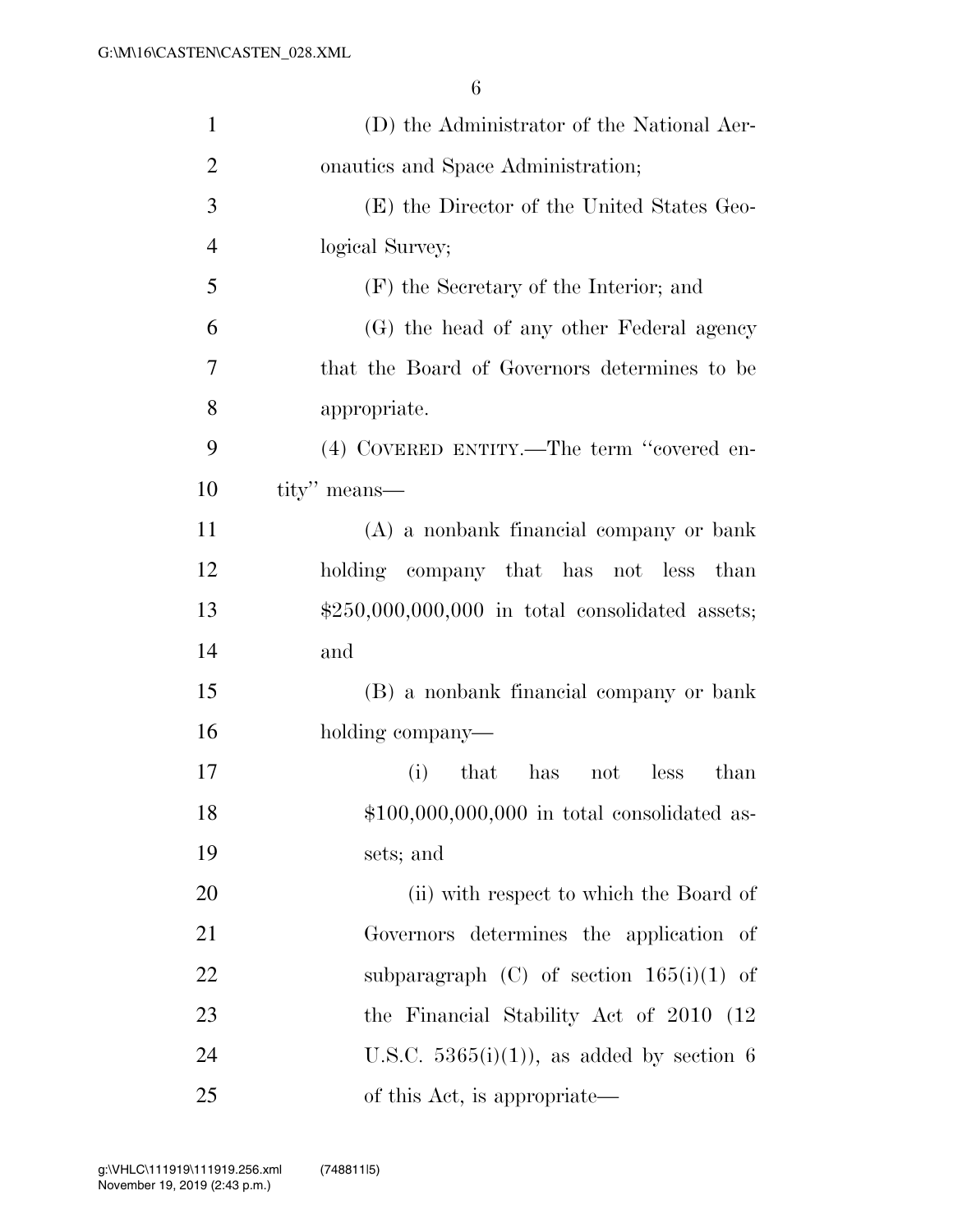| $\mathbf{1}$   | $(I)$ to-                                              |
|----------------|--------------------------------------------------------|
| $\mathbf{2}$   | (aa) prevent or mitigate                               |
| 3              | risks to the financial stability of                    |
| $\overline{4}$ | the United States; or                                  |
| 5              | (bb) promote the safety and                            |
| 6              | soundness of the company; and                          |
| 7              | (II) after taking into consider-                       |
| 8              | ation-                                                 |
| 9              | (aa) the capital structure,                            |
| 10             | riskiness, complexity, financial                       |
| 11             | activities, and size of the com-                       |
| 12             | pany, including the financial ac-                      |
| 13             | tivities of any subsidiary of the                      |
| 14             | company; and                                           |
| 15             | (bb) any other risk-related                            |
| 16             | factor that the Board of Gov-                          |
| 17             | ernors determines to be appro-                         |
| 18             | priate.                                                |
| 19             | (5) NONBANK FINANCIAL COMPANY.—The term                |
| 20             | "nonbank financial company" has the meaning given      |
| 21             | the term in section $102(a)(4)(C)$ of the Financial    |
| 22             | Stability Act of 2010 (12 U.S.C. 5311(a)(4)(C)).       |
| 23             | PHYSICAL RISKS.—The term "physical<br>(6)              |
| 24             | risks" means financial risks to assets, locations, op- |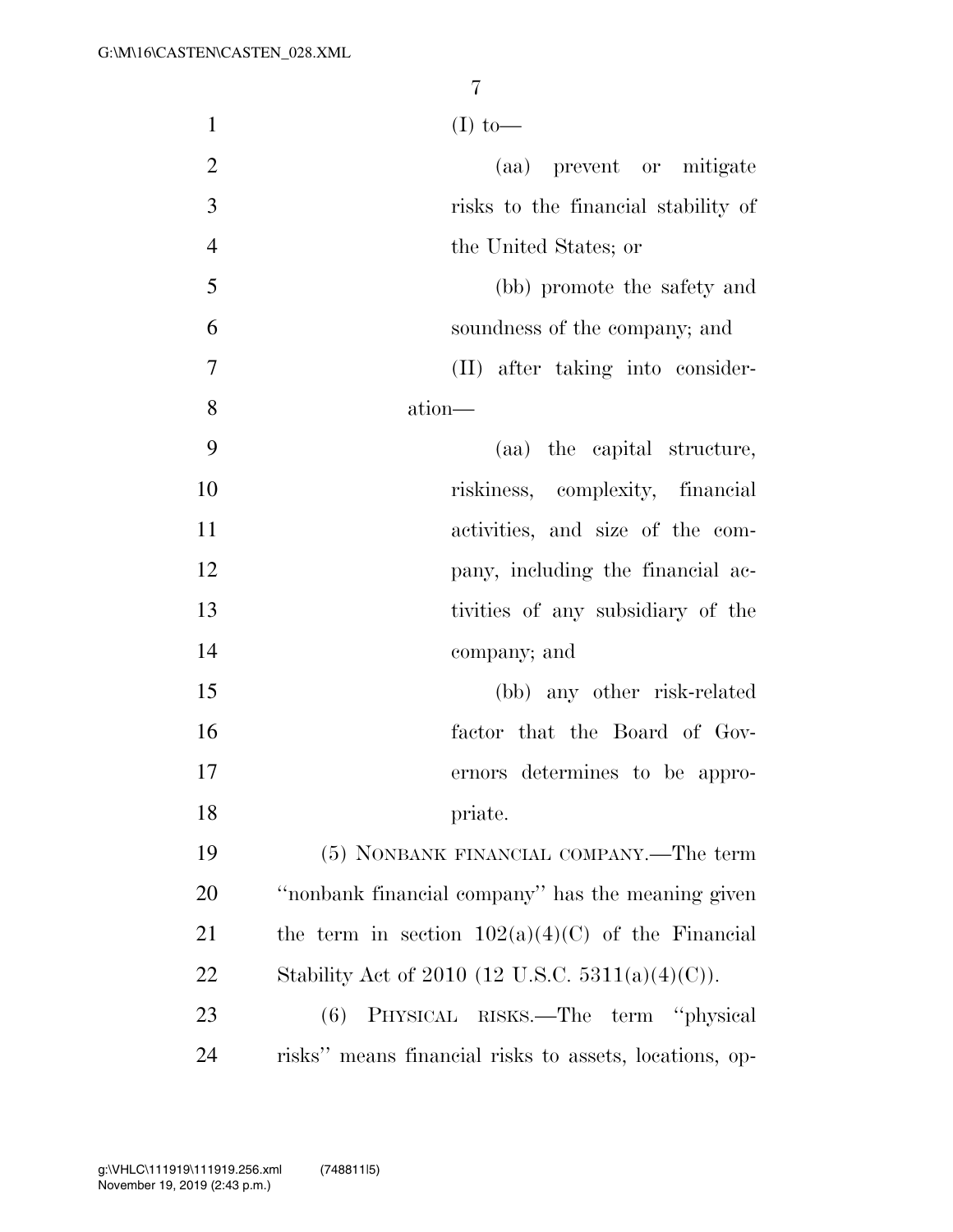| $\mathbf{1}$   | erations, or value chains that result from exposure   |
|----------------|-------------------------------------------------------|
| $\overline{2}$ | to physical climate-related effects, including-       |
| 3              | (A) increased average global temperatures;            |
| $\overline{4}$ | (B) increased severity and frequency of ex-           |
| 5              | treme weather events;                                 |
| 6              | (C) increased flooding;                               |
| 7              | (D) sea level rise;                                   |
| 8              | (E) ocean acidification;                              |
| 9              | (F) increased severity and frequency of               |
| 10             | heat waves;                                           |
| 11             | (G) increased frequency of wildfires;                 |
| 12             | (H) decreased arability of farmland; and              |
| 13             | (I) decreased availability of fresh water.            |
| 14             | (7) TECHNICAL DEVELOPMENT GROUP.—The                  |
| 15             | term "Technical Development Group" means the          |
| 16             | Climate Risk Scenario Technical Development Group     |
| 17             | established under section 4.                          |
| 18             | (8) TRANSITION RISKS.—The term "transition            |
| 19             | risks" means financial risks that are attributable to |
| 20             | climate change mitigation and adaptation, including   |
| 21             | efforts to reduce greenhouse gas emissions<br>and     |
| 22             | strengthen resilience to the impacts of climate       |
| 23             | change, including—                                    |
| 24             | $(A)$ costs relating to-                              |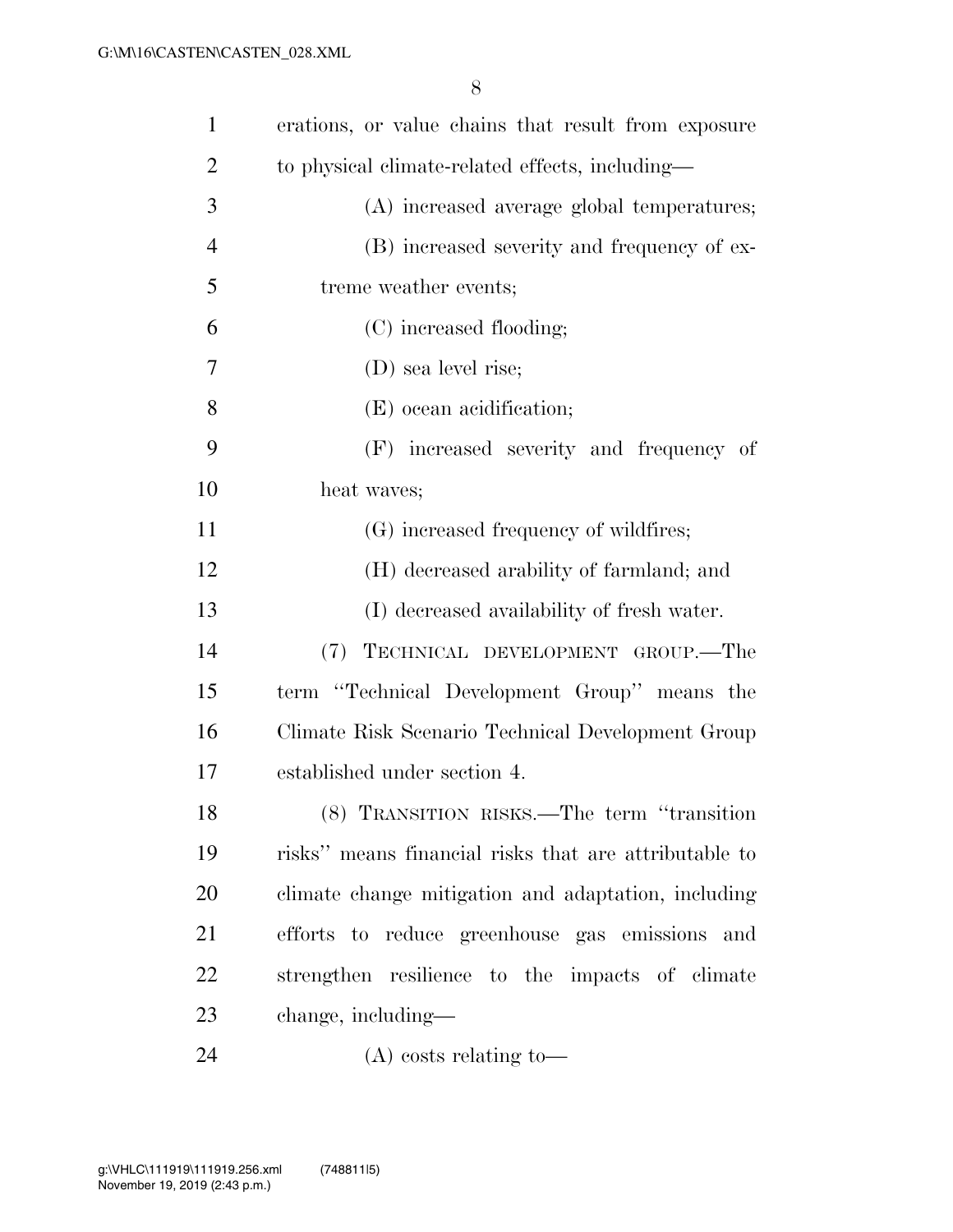| $\mathbf{1}$   | (i) international treaties and agree-                   |
|----------------|---------------------------------------------------------|
| $\overline{2}$ | ments;                                                  |
| 3              | (ii) Federal, State, and local policies;                |
| $\overline{4}$ | (iii) new technologies;                                 |
| 5              | (iv) changing markets;                                  |
| 6              | (v) reputational impacts relevant to                    |
| $\tau$         | changing consumer behavior; and                         |
| 8              | (vi) litigation; and                                    |
| 9              | (B) a loss in the value, or the stranding,              |
| 10             | of assets due to any of the costs described in          |
| 11             | clauses (i) through (vi) of subparagraph $(A)$ .        |
| 12             | (9) VALUE CHAIN.—The term "value chain"—                |
| 13             | (A) means the total lifecycle of a product              |
| 14             | or service, both before and after production of         |
| 15             | the product or service, as applicable; and              |
| 16             | (B) may include the sourcing of materials,              |
| 17             | production, and disposal with respect to the            |
| 18             | product or service described in subparagraph            |
| 19             | (A).                                                    |
| 20             | SEC. 4. CLIMATE RISK SCENARIO TECHNICAL DEVELOP-        |
| 21             | <b>MENT GROUP.</b>                                      |
| 22             | (a) ESTABLISHMENT.—The Board of Governors shall         |
| 23             | establish a technical advisory group to be known as the |
| 24             | Climate Risk Scenario Technical Development Group.      |
| 25             | (b) MEMBERSHIP.-                                        |
|                |                                                         |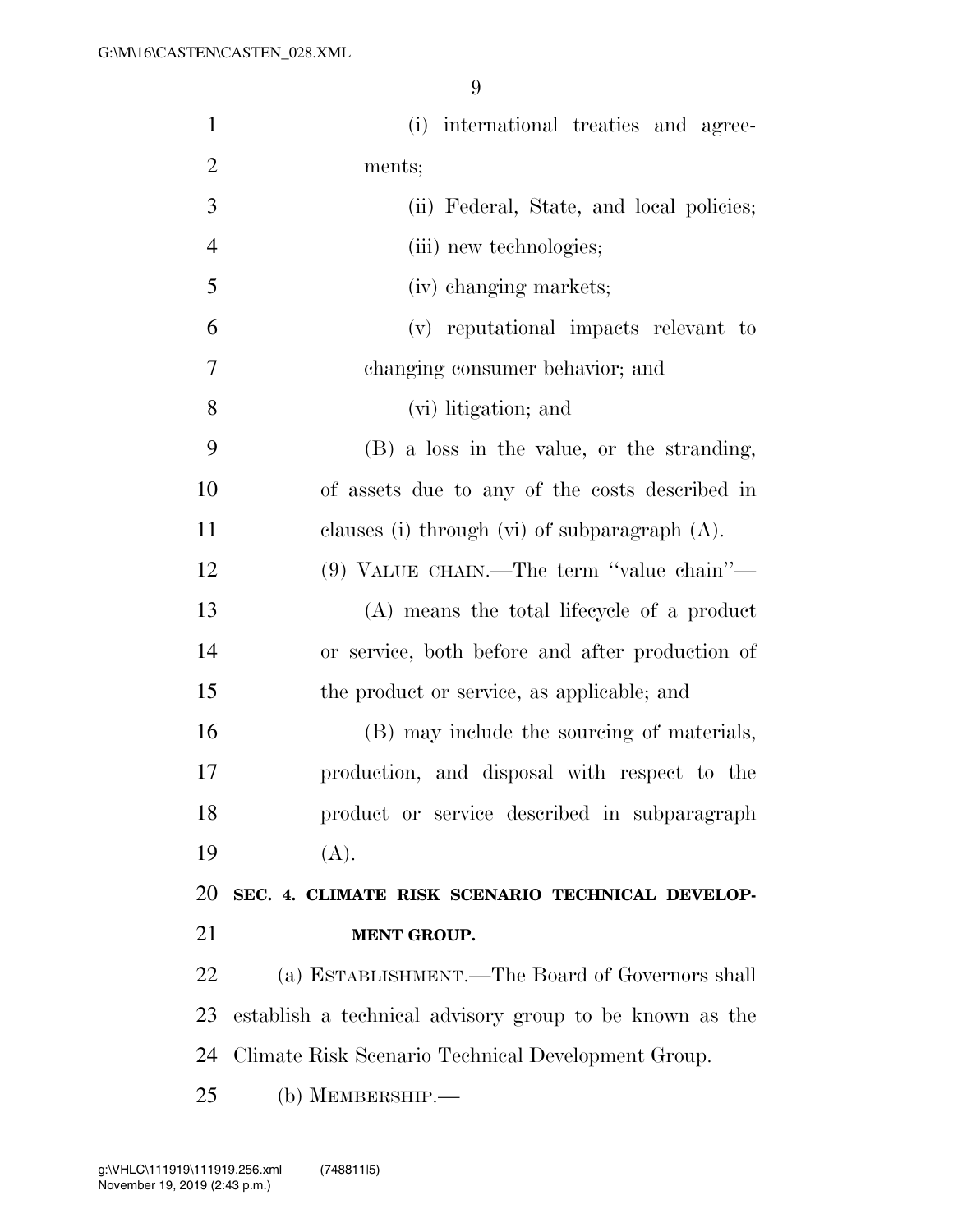| $\mathbf{1}$   | (1) COMPOSITION.—The Technical Develop-              |
|----------------|------------------------------------------------------|
| $\overline{2}$ | ment Group shall be composed of 10 members—          |
| 3              | $(A)$ 5 of whom shall be climate scientists;         |
| $\overline{4}$ | and                                                  |
| 5              | (B) 5 of whom shall be economists, with              |
| 6              | expertise in either the United States financial      |
| 7              | system or the risks posed by climate change.         |
| 8              | (2) SELECTION.—The Board of Governors shall          |
| 9              | select the members of the Technical Development      |
| 10             | Group after consultation with the climate science    |
| 11             | leads.                                               |
| 12             | (c) DUTIES.—The Technical Development Group          |
|                |                                                      |
| 13             | shall—                                               |
| 14             | (1) provide recommendations to the Board of          |
| 15             | Governors regarding the development of, and up-      |
| 16             | dates to, the climate change risk scenarios under    |
| 17             | section 5;                                           |
| 18             | (2) after the establishment of the climate           |
| 19             | change risk scenarios under section 5, determine the |
| 20             | financial and economic risks resulting from those    |
| 21             | scenarios;                                           |
| 22             | (3) make any final work product and any data         |
| 23             | sets or other inputs used in the development of the  |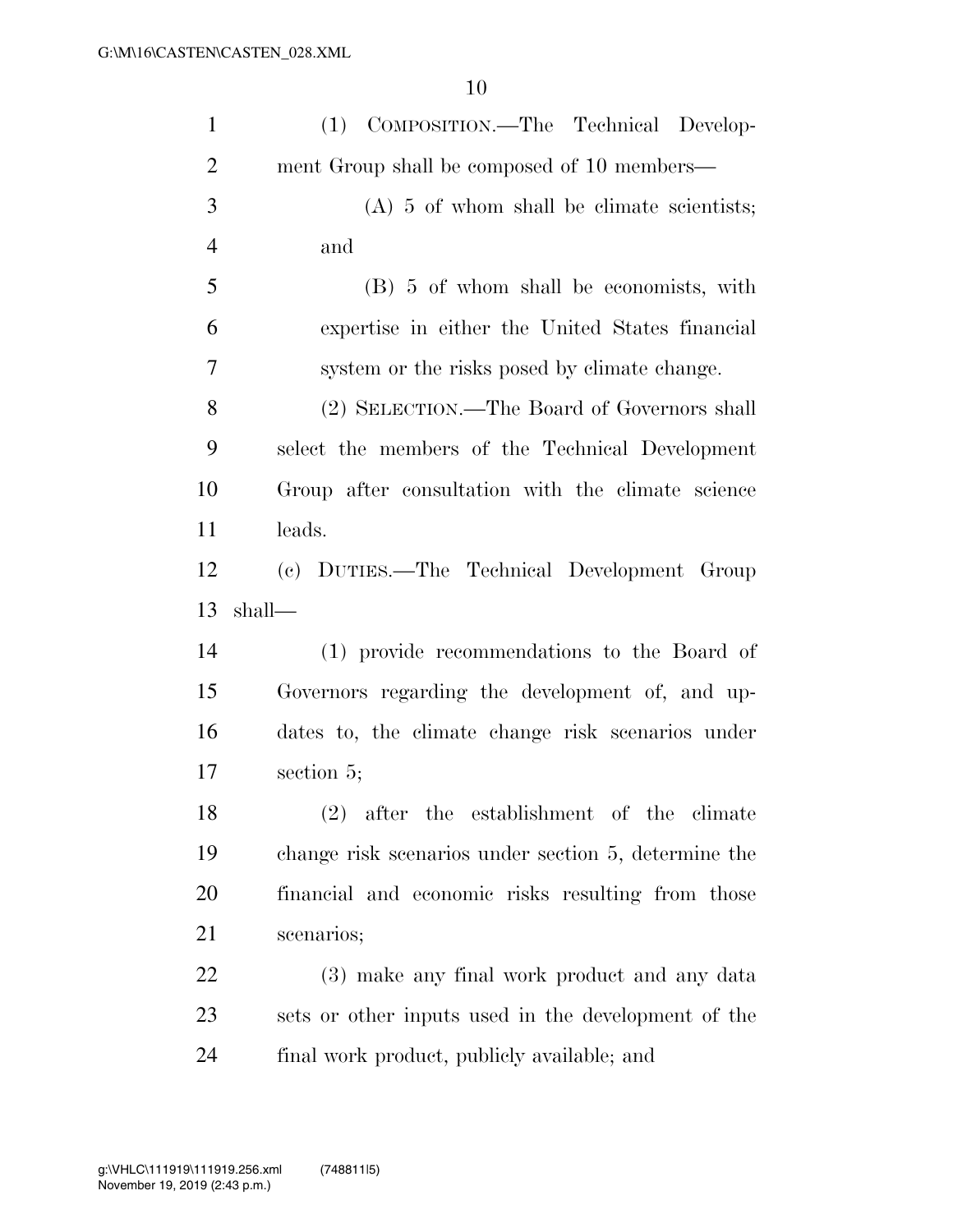| $\mathbf{1}$   | (4) provide technical assistance to covered enti-          |
|----------------|------------------------------------------------------------|
| $\overline{2}$ | ties on assessing physical risks or transition risks.      |
| 3              | (d) INAPPLICABILITY OF FEDERAL ADVISORY COM-               |
| $\overline{4}$ | MITTEE ACT.—The Federal Advisory Committee Act (5          |
| 5              | U.S.C. App.) shall not apply with respect to the Technical |
| 6              | Development Group.                                         |
| 7              | SEC. 5. DEVELOPMENT AND UPDATING OF CLIMATE                |
| 8              | <b>CHANGE RISK SCENARIOS.</b>                              |
| 9              | (a) IN GENERAL.—                                           |
| 10             | (1) INITIAL DEVELOPMENT.—Not later than 1                  |
| 11             | year after the date of enactment of this Act, the          |
| 12             | Board of Governors, in coordination with the climate       |
| 13             | science leads, and taking into consideration the rec-      |
| 14             | ommendations of the Technical Development Group,           |
| 15             | shall develop 3 separate climate change risk sce-          |
| 16             | narios as follows:                                         |
| 17             | (A) One scenario that assumes an average                   |
| 18             | increase in global temperatures of 1.5 degrees             |
| 19             | Celsius above pre-industrial levels.                       |
| 20             | (B) One scenario that assumes an average                   |
| 21             | increase in global temperatures of 2 degrees               |
| 22             | Celsius above pre-industrial levels.                       |
| 23             | (C) One scenario that—                                     |
| 24             | (i) assumes the likely and very likely                     |
| 25             | average increase in global temperatures                    |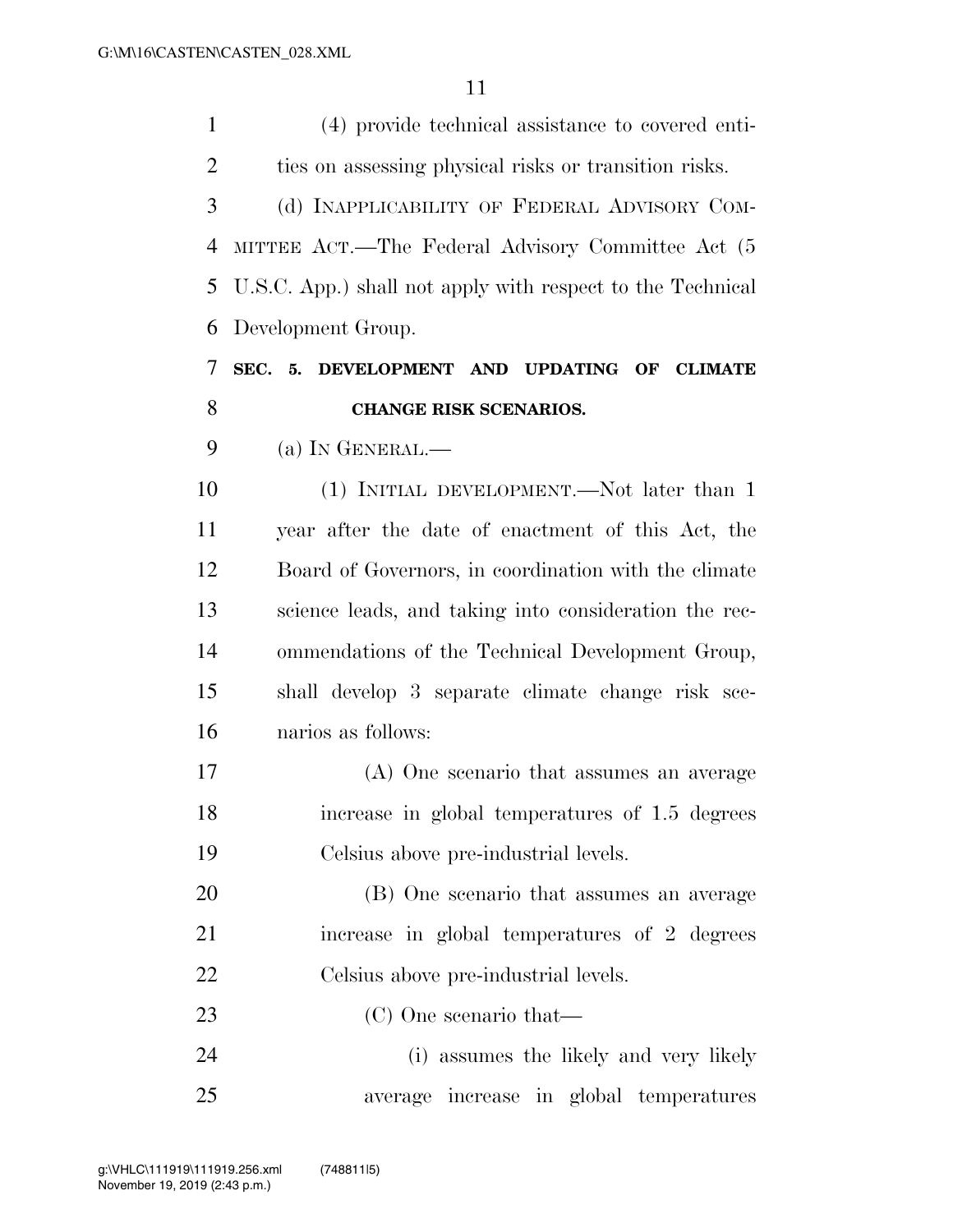| $\mathbf{1}$   | that can be expected, taking into consider-           |
|----------------|-------------------------------------------------------|
| $\overline{2}$ | ation the extent to which national policies           |
| 3              | and actions relating to climate change have           |
| $\overline{4}$ | been implemented, as of the date on which             |
| 5              | the scenario is developed, or on which the            |
| 6              | scenario is updated under paragraph (2),              |
| $\tau$         | as applicable; and                                    |
| 8              | (ii) does not take into consideration                 |
| 9              | commitments for policies and actions relat-           |
| 10             | ing to climate change that, as of the appli-          |
| 11             | cable date described in clause (i), have not          |
| 12             | been implemented.                                     |
| 13             | (2) UPDATES.—After the initial development of         |
| 14             | the climate change risk scenarios under paragraph     |
| 15             | (1), the Board of Governors, in coordination with     |
| 16             | the climate science leads, and taking into consider-  |
| 17             | ation the recommendations of the Technical Devel-     |
| 18             | opment Group, shall update those scenarios once       |
| 19             | every 3 years.                                        |
| 20             | (3) INTERNATIONAL COORDINATION.—In devel-             |
| 21             | oping and updating the 3 scenarios required under     |
| 22             | this subsection, the Board of Governors shall take    |
| 23             | into consideration analytic tools and best practices  |
| 24             | developed by international banking supervisors relat- |
| 25             | ing to climate risks and scenario analysis in an ef-  |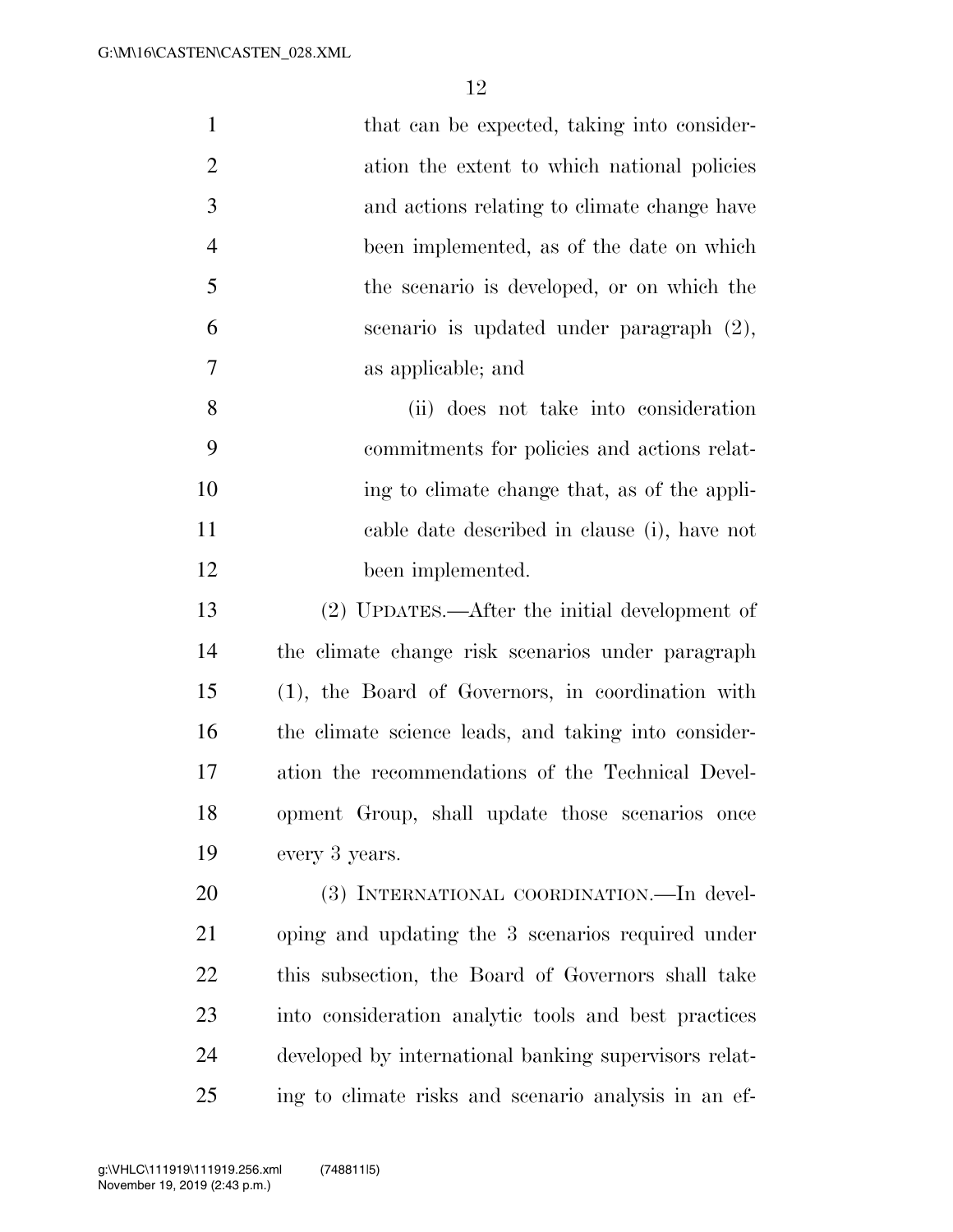fort to develop consistent and comparable data-driv-en scenarios.

 (4) RECOMMENDATIONS.—If the Technical De- velopment Group determines that the average in- crease in global temperatures described in subpara- graph (A) or (B) of paragraph (1) is no longer sci- entifically valid, the Technical Development Group may recommend that the Board of Governors, in co- ordination with the climate science leads, update the average increase in global temperatures described in the applicable subparagraph to reflect the most cur-rent assessment of climate change science.

 (b) CONSIDERATIONS.—In developing and updating each of the 3 scenarios required under subsection (a), the Board of Governors, in coordination with the climate science leads, shall account for physical risks and transi- tion risks that may disrupt business operations across the global economy, including through—

- (1) disruptions with respect to—
- 20 (A) the sourcing of materials;
- (B) production; and

 (C) the disposal of products and services; (2) changes in the availability and prices of raw materials and other inputs;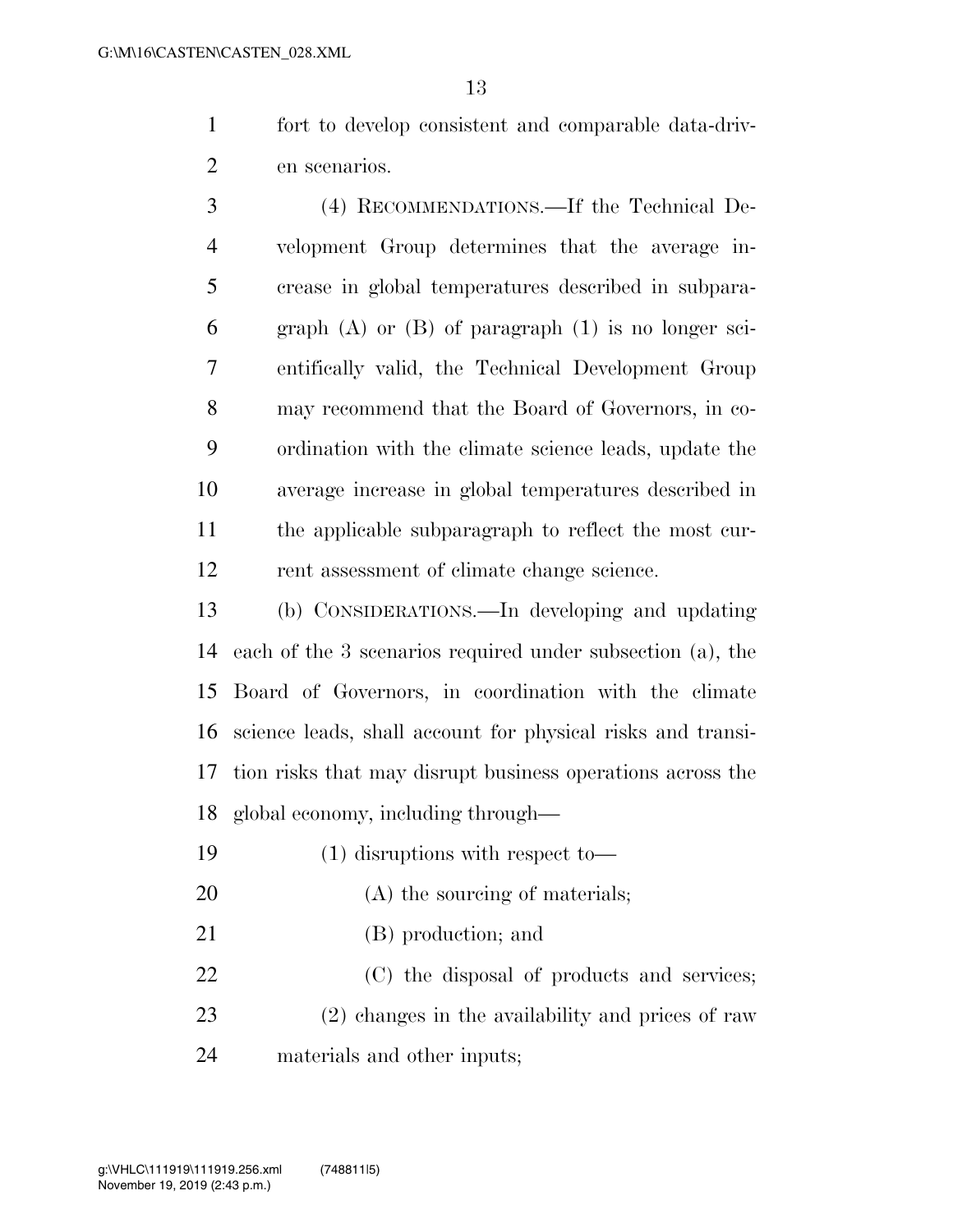| $\mathbf{1}$   | (3) changes in agricultural production and with       |
|----------------|-------------------------------------------------------|
| $\overline{2}$ | respect to food security;                             |
| 3              | (4) direct damages to fixed assets;                   |
| $\overline{4}$ | (5) increases in costs associated with insured or     |
| 5              | uninsured losses;                                     |
| 6              | $(6)$ changes in asset values;                        |
| 7              | $(7)$ impacts on—                                     |
| 8              | (A) aggregate demand for products and                 |
| 9              | services;                                             |
| 10             | (B) labor productivity;                               |
| 11             | (C) asset liquidity; and                              |
| 12             | (D) credit availability;                              |
| 13             | (8) mass migration and increases in disease and       |
| 14             | mortality rates;                                      |
| 15             | $(9)$ international conflict, as such conflict re-    |
| 16             | lates to global economic activity and output; and     |
| 17             | (10) changes in any other microeconomic or            |
| 18             | macroeconomic condition that the Board of Gov-        |
| 19             | ernors, in coordination with the climate science      |
| 20             | leads, determines to be relevant.                     |
| 21             | SEC. 6. CLIMATE-RELATED ENHANCED SUPERVISION FOR      |
| 22             | CERTAIN NONBANK FINANCIAL COMPANIES                   |
| 23             | AND BANK HOLDING COMPANIES.                           |
| 24             | Section $165(i)(1)$ of the Financial Stability Act of |
| 25             | $2010$ (12 U.S.C. 5365(i)(1)) is amended—             |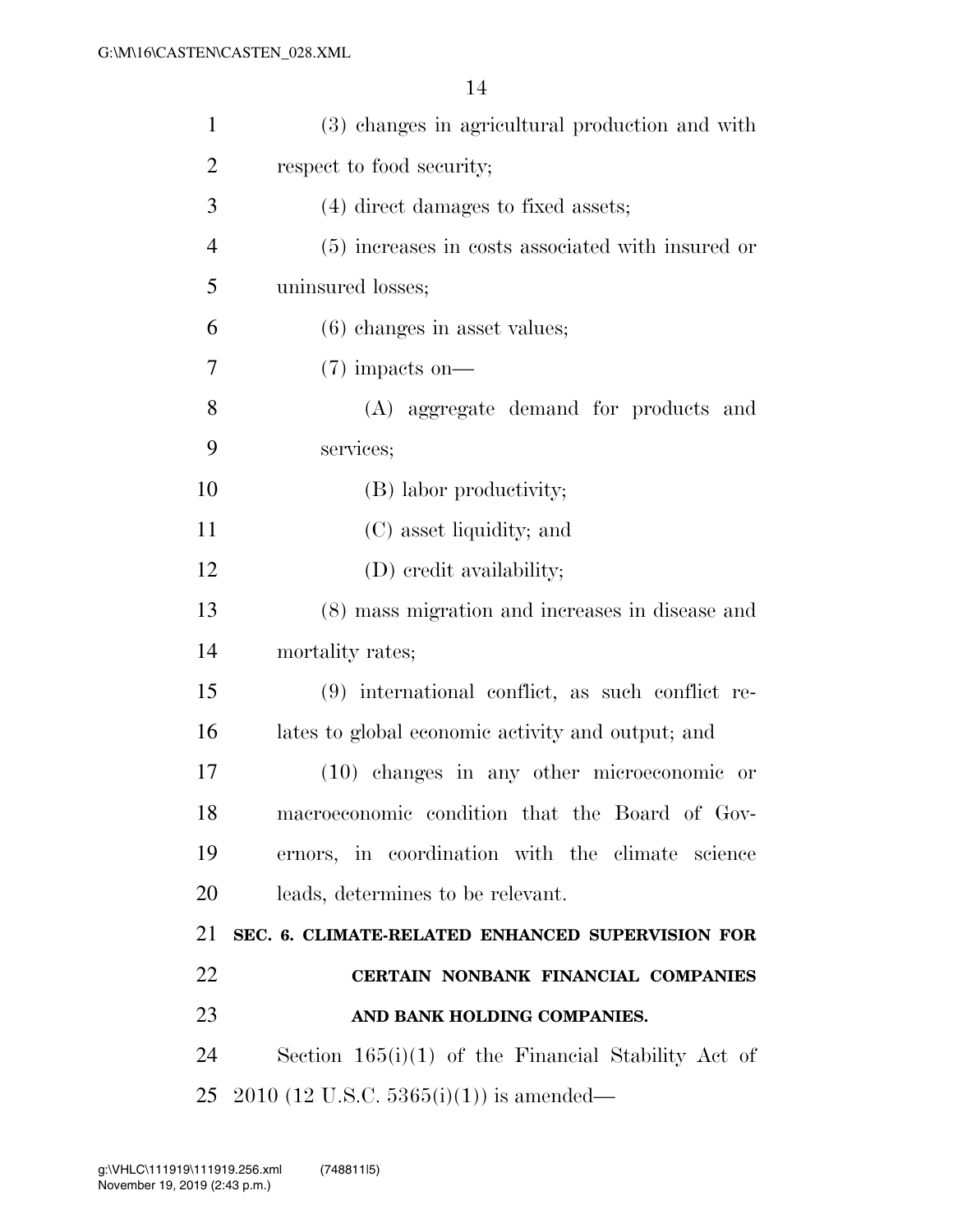| $\mathbf{1}$   | $(1)$ in subparagraph $(B)(i)$ , by inserting "except |
|----------------|-------------------------------------------------------|
| $\overline{2}$ | provided in subparagraph $(C)(ii)(I)$ ," before<br>as |
| 3              | "shall provide"; and                                  |
| $\overline{4}$ | $(2)$ by adding at the end the following:             |
| 5              | "(C) BIENNIAL TESTS REQUIRED.—                        |
| 6              | "(i) DEFINITIONS.—In this subpara-                    |
| $\tau$         | graph                                                 |
| 8              | $\lq\lq$ the term 'capital distribu-                  |
| 9              | tion' has the meaning given the term                  |
| 10             | in section $225.8$ of title 12, Code of               |
| 11             | Federal Regulations, as in effect on                  |
| 12             | the date of enactment of this subpara-                |
| 13             | graph;                                                |
| 14             | "(II) the term 'capital policy' has                   |
| 15             | the meaning given the term in section                 |
| 16             | $225.8(d)(8)$ of title 12, Code of Fed-               |
| 17             | eral Regulations, as in effect on the                 |
| 18             | date of enactment of this subpara-                    |
| 19             | graph; and                                            |
| 20             | "(III) the terms 'climate science                     |
| 21             | leads' and 'covered entity' have the                  |
| 22             | meanings given those terms in section                 |
| 23             | 3 of the Climate Change Financial                     |
| 24             | Risk Act of 2019.                                     |
| 25             | $``$ (ii) TESTS.—                                     |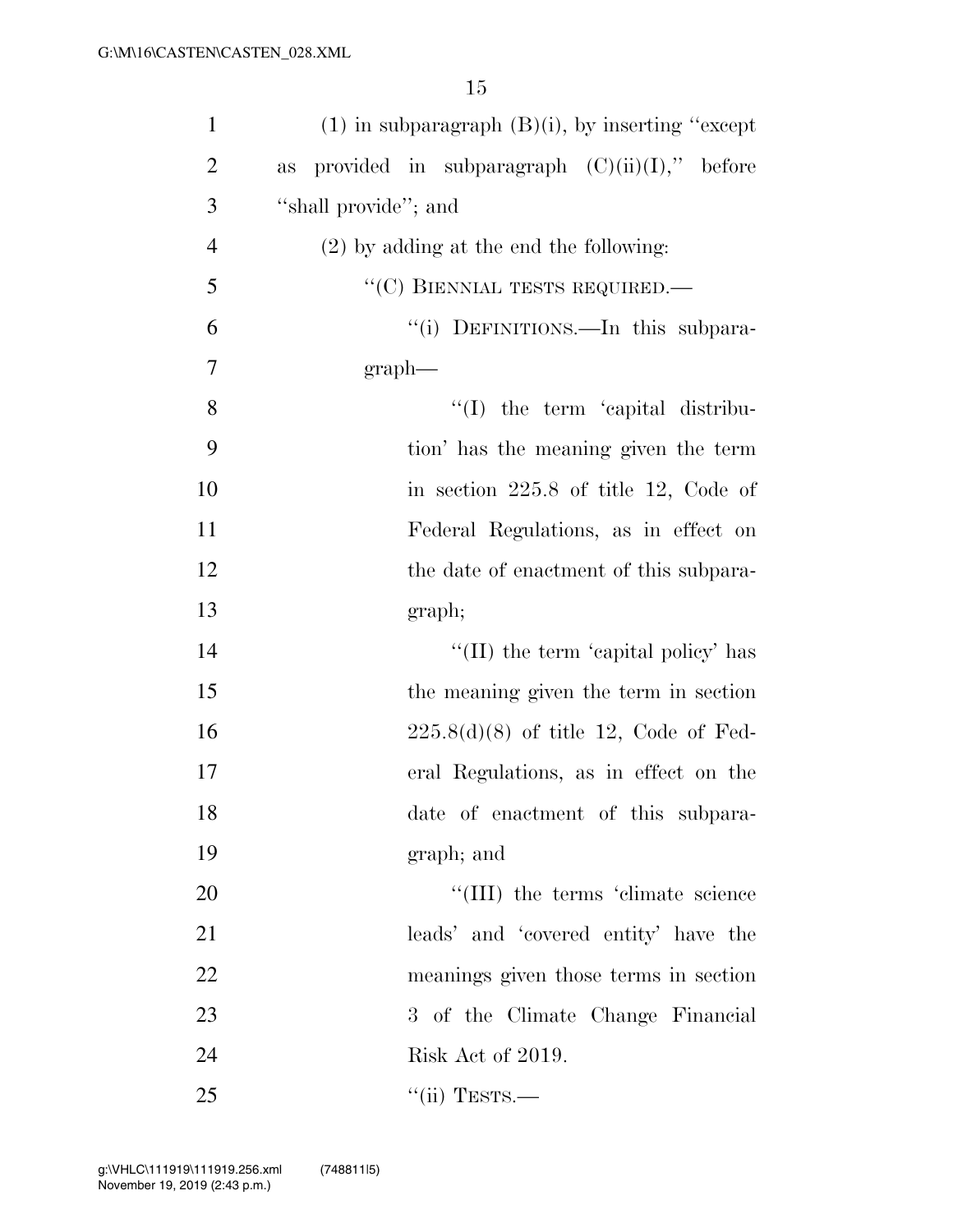| $\mathbf{1}$   | "(I) IN GENERAL.—Subject to              |
|----------------|------------------------------------------|
| $\overline{2}$ | the other requirements of this clause,   |
| 3              | the Board of Governors, in coordina-     |
| $\overline{4}$ | tion with the appropriate primary fi-    |
| 5              | nancial regulatory agencies and the      |
| 6              | climate science leads, shall conduct bi- |
| 7              | ennial analyses in which each covered    |
| 8              | entity is subject to evaluation, under   |
| 9              | an adverse set of conditions, of wheth-  |
| 10             | er that covered entity has the capital,  |
| <sup>11</sup>  | on a total consolidated basis, nec-      |
| 12             | essary to absorb financial losses that   |
| 13             | would arise under each climate change    |
| 14             | risk scenario developed under section    |
| 15             | 5 of the Climate Change Financial        |
| 16             | Risk Act of 2019.                        |
| 17             | "(II) INITIAL TESTS.—With re-            |
| 18             | spect to each of the first 3 analyses    |
| 19             | conducted under subclause $(I)$ —        |
| 20             | "(aa) the covered entity to              |
| 21             | which such an analysis applies           |
| 22             | shall not be subject to any ad-          |
| 23             | verse consequences as a result of        |
| 24             | the analysis; and                        |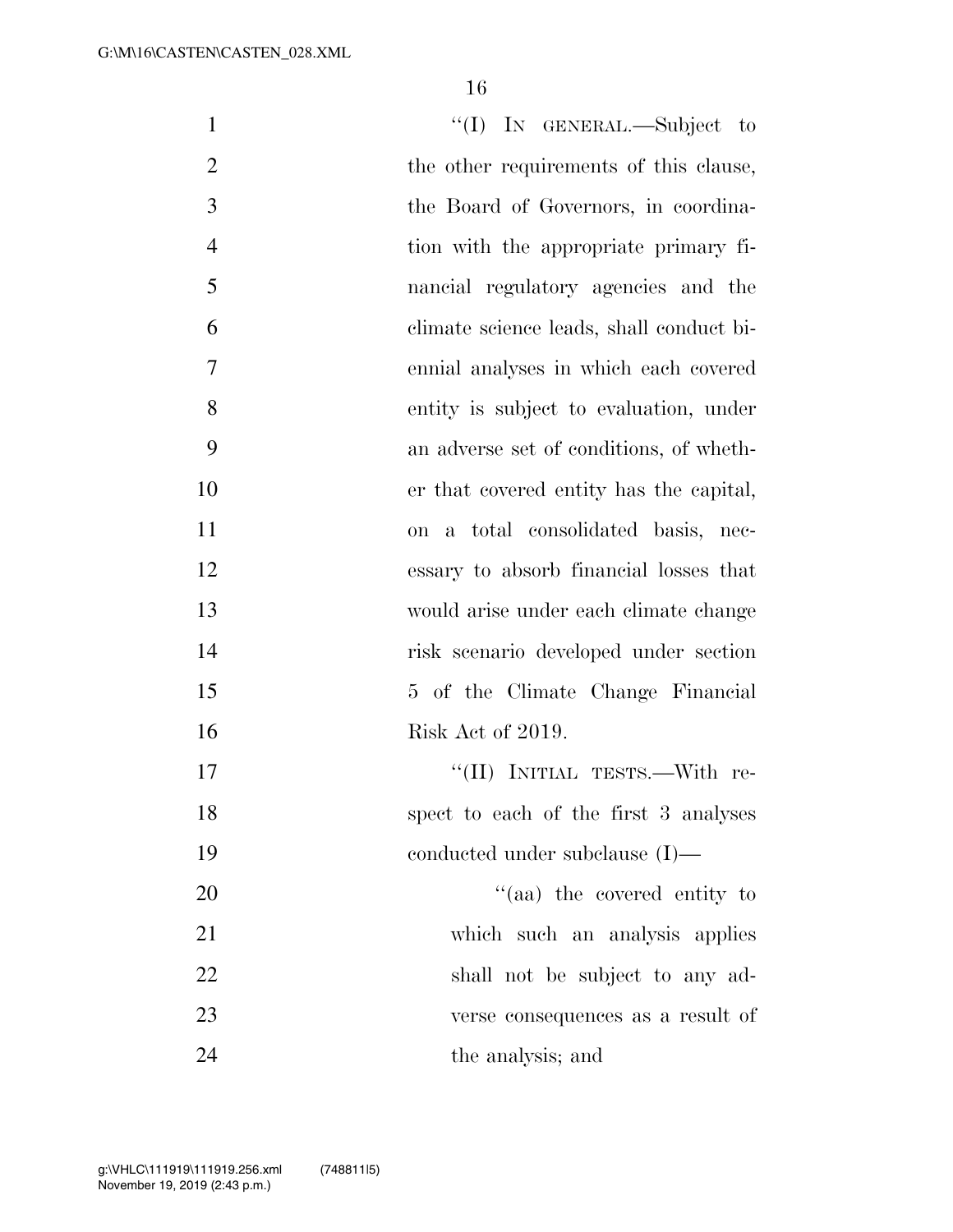| $\mathbf{1}$   | "(bb) the Board of Gov-            |
|----------------|------------------------------------|
| $\overline{2}$ | ernors shall—                      |
| 3              | "(AA) not later than $60$          |
| $\overline{4}$ | days after the date on which       |
| 5              | Board of Governors<br>the          |
| 6              | completes each such anal-          |
| 7              | ysis, make a summary of the        |
| 8              | analysis publicly available;       |
| 9              | and                                |
| 10             | "(BB) submit a copy of             |
| 11             | the results of the analysis to     |
| 12             | the Committee on Banking,          |
| 13             | Housing, and Urban Affairs         |
| 14             | of the Senate and the Com-         |
| 15             | mittee on Financial Services       |
| 16             | of the House of Representa-        |
| 17             | tives.                             |
| 18             | "(III) CLIMATE RISK CAPITAL        |
| 19             | POLICY.-                           |
| 20             | "(aa) IN GENERAL.-Except           |
| 21             | with respect to the first analysis |
| 22             | conducted under subclause (I),     |
| 23             | each covered entity shall, before  |
| 24             | being subject to an analysis       |
| 25             | under that subclause, submit to    |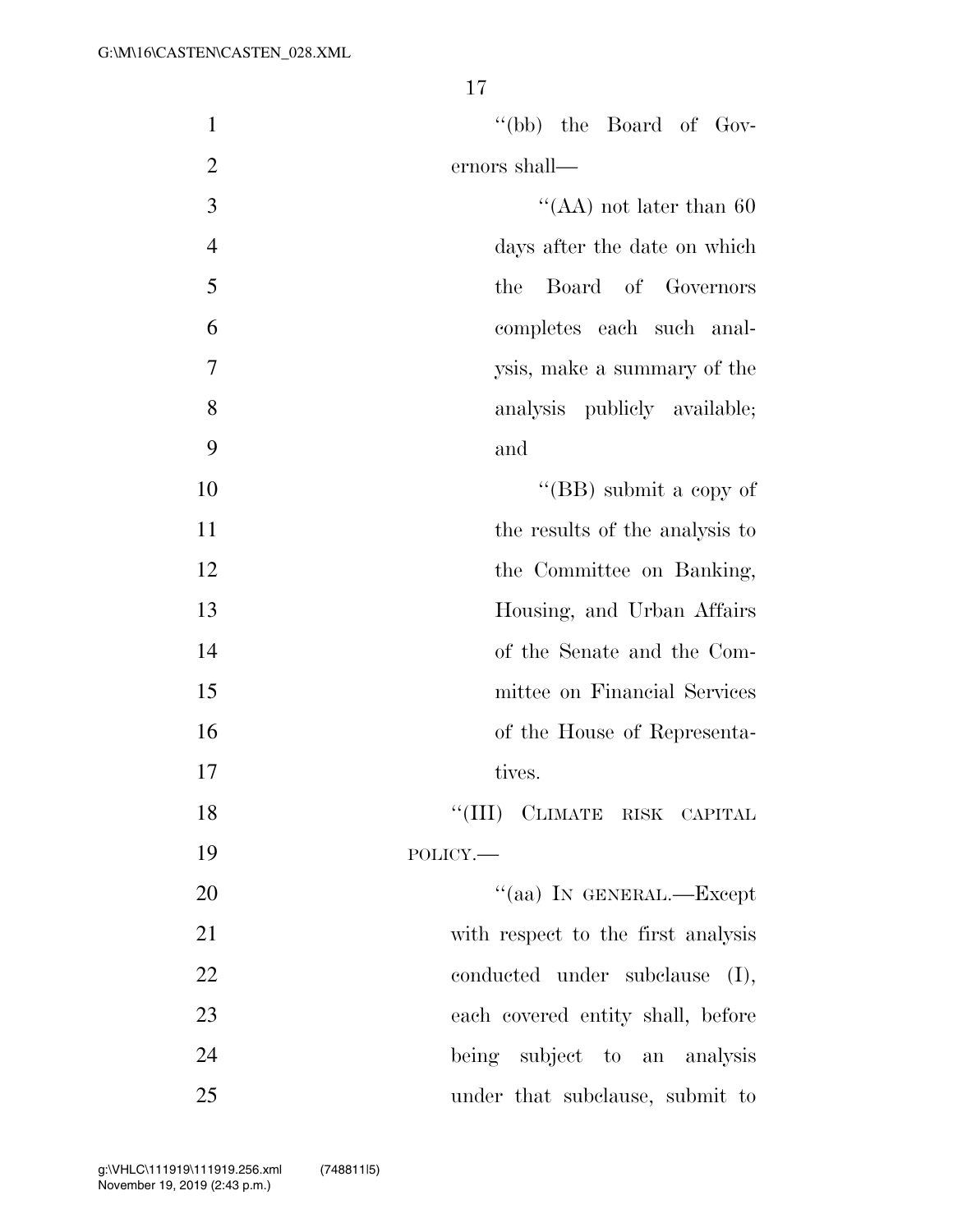| $\mathbf{1}$   | the Board of Governors a capital      |
|----------------|---------------------------------------|
| $\overline{2}$ | policy with respect to climate risk   |
| $\mathfrak{Z}$ | planning (referred to in this sub-    |
| $\overline{4}$ | clause as a 'climate risk capital     |
| 5              | policy'), which shall be based on     |
| 6              | the results of the most recently      |
| 7              | conducted analysis of the covered     |
| 8              | entity under that subclause.          |
| 9              | "(bb) REJECTION.—Except               |
| 10             | as provided in subclause $(II)(aa)$ , |
| 11             | the Board of Governors may ob-        |
| 12             | ject to a climate risk capital pol-   |
| 13             | icy submitted by a covered entity     |
| 14             | under item (aa) if the Board of       |
| 15             | Governors determines that—            |
| 16             | $\cdot$ (AA) the covered enti-        |
| 17             | ty has not demonstrated a             |
| 18             | reasonable plan to maintain           |
| 19             | capital above each minimum            |
| 20             | regulatory capital ratio on a         |
| 21             | pro forma basis under the             |
| 22             | adverse set of conditions de-         |
| 23             | scribed in subclause $(I);$           |
| 24             | "(BB) the climate risk                |
| 25             | capital policy is otherwise           |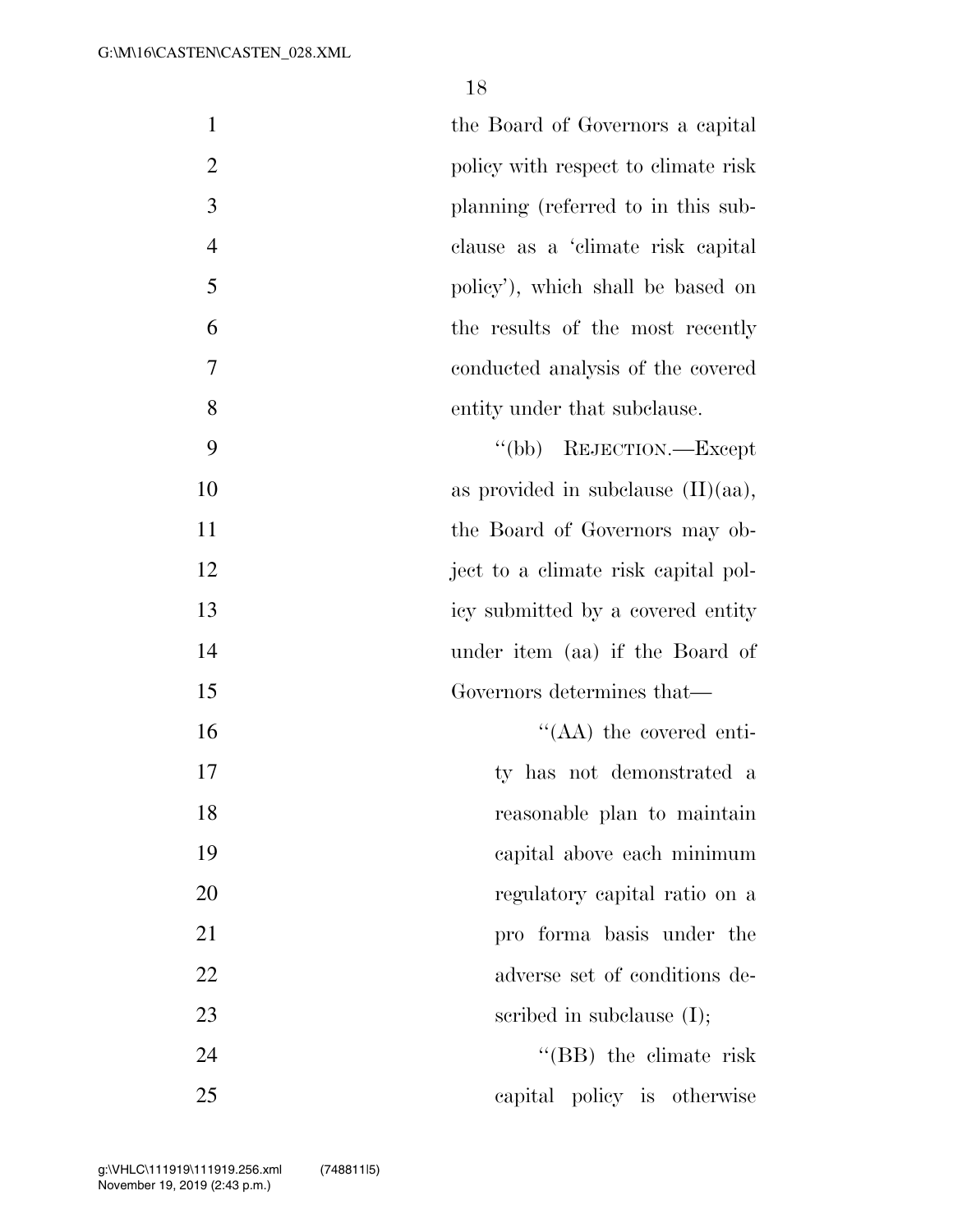| $\mathbf{1}$   | not reasonable or appro-           |
|----------------|------------------------------------|
| $\overline{2}$ | priate;                            |
| 3              | $\lq\lq$ (CC) the assumptions      |
| $\overline{4}$ | and analysis underlying the        |
| 5              | climate risk capital policy, or    |
| 6              | the methodologies and prac-        |
| 7              | tices that support the cli-        |
| 8              | mate risk capital policy, are      |
| 9              | reasonable or appro-<br>not        |
| 10             | priate; or                         |
| 11             | $\lq\lq$ (DD) the climate risk     |
| 12             | capital policy otherwise con-      |
| 13             | stitutes an unsafe or un-          |
| 14             | sound practice.                    |
| 15             | "(cc) GENERAL DISTRIBU-            |
| 16             | TION LIMITATION.—If the Board      |
| 17             | of Governors, under item (bb),     |
| 18             | objects to a climate risk capital  |
| 19             | policy submitted by a covered en-  |
| 20             | tity under item (aa), the covered  |
| 21             | entity may not make any capital    |
| 22             | distribution, other than a capital |
| 23             | distribution arising from<br>the   |
| 24             | issuance of a regulatory capital   |
| 25             | instrument eligible for inclusion  |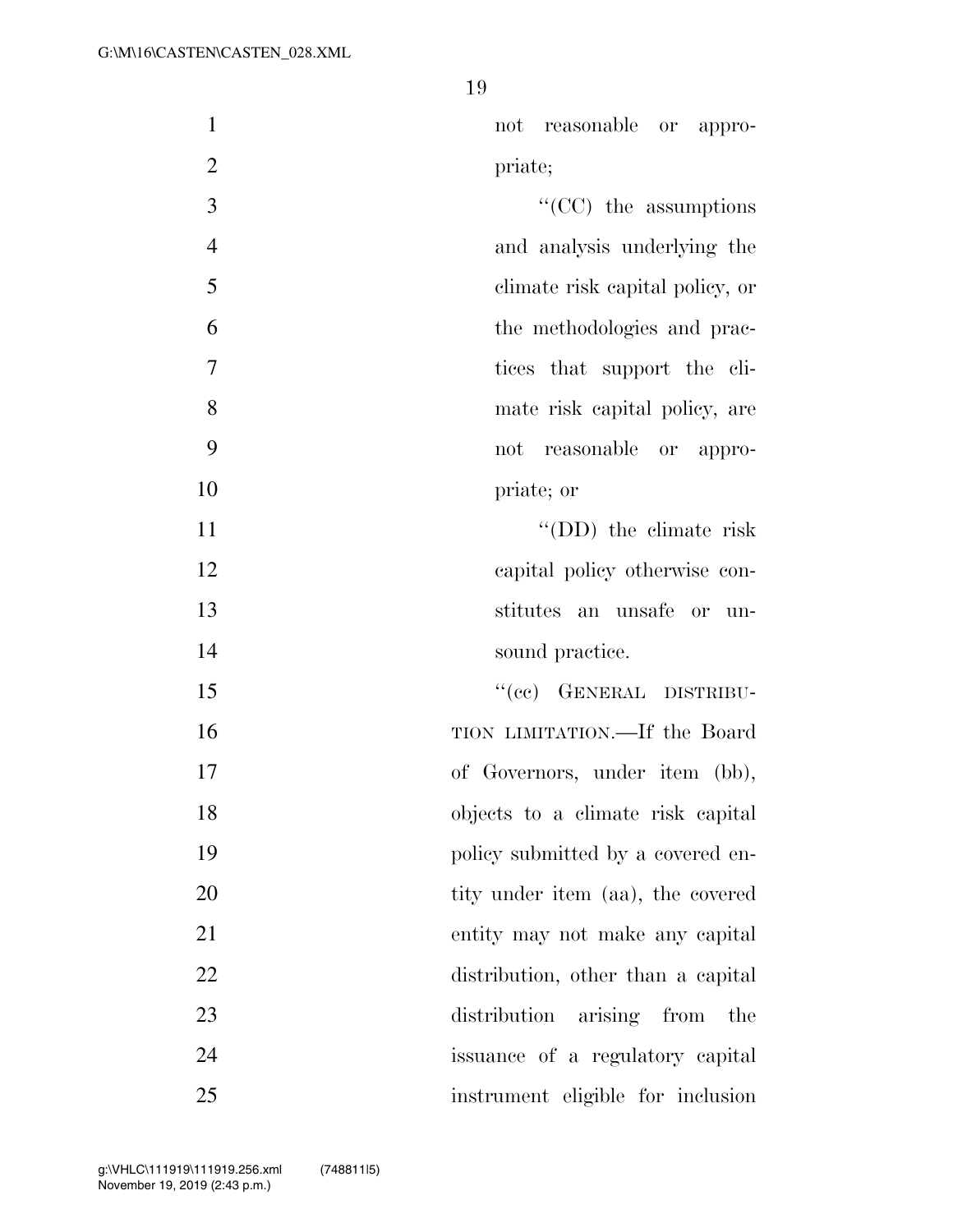| in the numerator of a minimum |
|-------------------------------|
| regulatory capital ratio.".   |

### **SEC. 7. FINANCIAL STABILITY OVERSIGHT COUNCIL.**

 (a) IN GENERAL.—The Financial Stability Oversight Council shall establish a subcommittee of the Council that shall support the Council in identifying risks to, and in responding to emerging threats to, the stability of the United States financial system as a result of climate change.

(b) RESPONSIBILITIES.—

 (1) SUBCOMMITTEE.—The subcommittee estab- lished under subsection (a) shall, not later than 1 year after the completion of the first analysis re-14 quired under subparagraph  $(C)$  of section  $165(i)(1)$  of the Financial Stability Act of 2010 (12 U.S.C.  $5365(i)(1)$ , as added by section 6 of this Act, and in consultation with the Office of Financial Re- search, submit to Congress an assessment of the risk posed by climate change to the efficiency, competi- tiveness, and stability of the United States financial system as a whole.

 (2) COUNCIL.—For each year after the year in which the assessment required under paragraph (1) is submitted, the Financial Stability Oversight Coun-cil shall include in the annual report required under